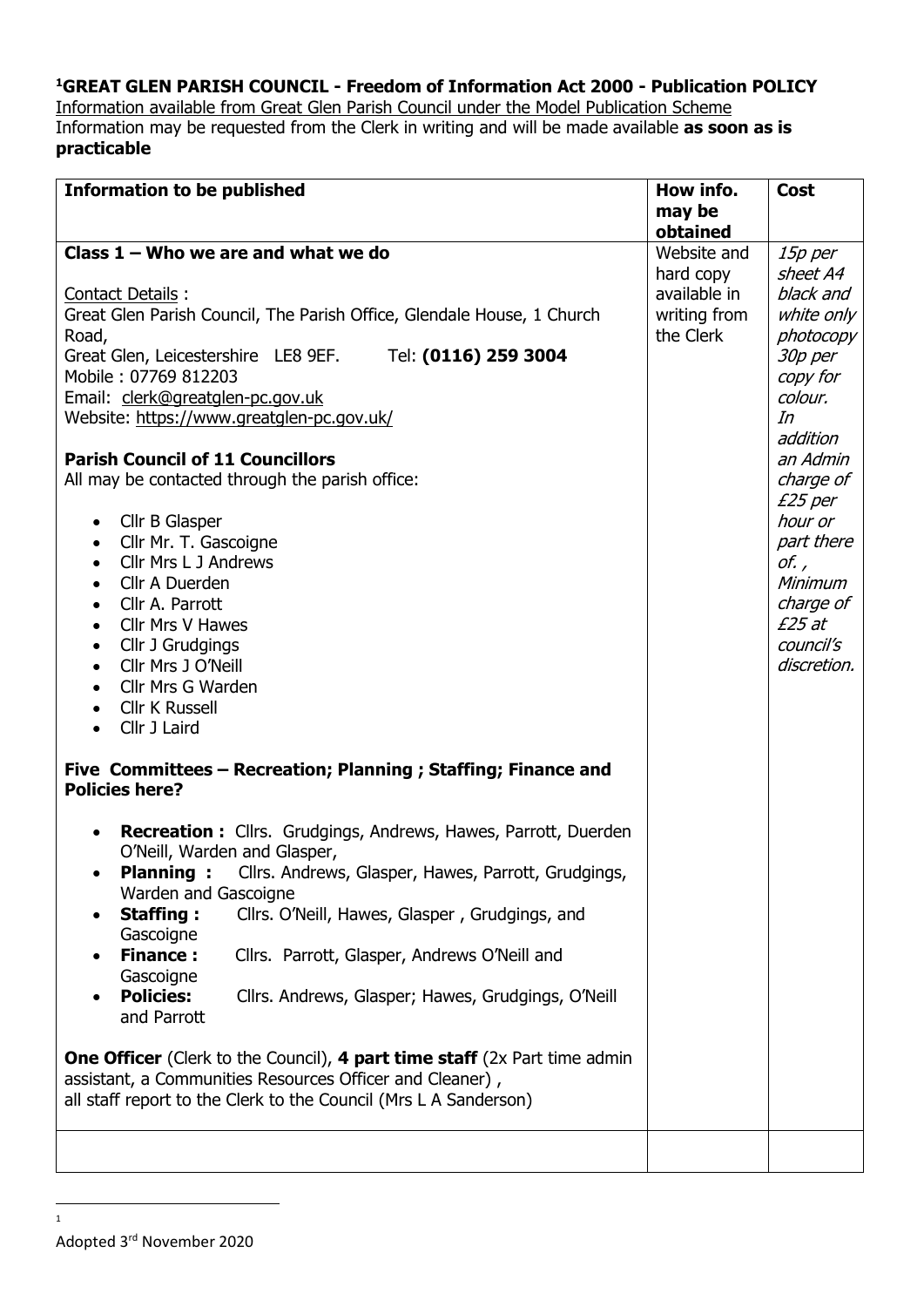| Class $2$ – What we spend and how we spend it                                                                                                                                                                                                                                                                                                                                            |          | as above |
|------------------------------------------------------------------------------------------------------------------------------------------------------------------------------------------------------------------------------------------------------------------------------------------------------------------------------------------------------------------------------------------|----------|----------|
| Our standing Orders and Financial Regulations stipulate how money is<br>spent                                                                                                                                                                                                                                                                                                            |          |          |
| Precept money is received from Harborough District Council                                                                                                                                                                                                                                                                                                                               |          |          |
| <b>Information available:</b><br>Previous information available in archives                                                                                                                                                                                                                                                                                                              |          |          |
| Internal Auditors Report $2018/2019 + 2019/2020$<br>$\bullet$<br>Annual returns from auditors 2018/2019 & 2019/2020<br>$\bullet$<br>Budget 2018/2019 & 2019/2020<br>٠<br>Approved Borrowing £20,000 over 20 years PWLB<br>Financial Regulations 20219<br>$\bullet$<br><b>Standing Orders</b><br>The Great Glen Neighbourhood Plan                                                        |          |          |
| Grants received up until 31.09.2020<br>V E Day Celebration Grant £500<br>Summer Sports Training £4,700<br>Neighbourhood Planning Grant £1,500<br>Skate Park Refurbishment £4,093                                                                                                                                                                                                         |          |          |
| <b>Grants given 2019/2020</b><br>None                                                                                                                                                                                                                                                                                                                                                    |          |          |
| List of current contracts awarded and their value:<br>Grounds, Garden and Tree Maintenance - £37,000 in 2019/20<br>$\bullet$<br>Dog waste bins $-$ £1,500 approx. p.a. in 2019/20<br>General Waste and Litter bins £2,000<br><b>Members Allowances and expenses:</b><br>Chairman's allowance - £150.00 pa                                                                                |          |          |
| Class $3$ – What our priorities are and how we are doing<br>The main objective of the council is the new Community Hub building, This<br>will be built on the site of the current Village Hall and Youth Club. The<br>Parish Office will relocate there and hopefully the doctor's surgery.<br>Other Priorities are the Refurbishment of the Play Park                                   | As above | As above |
|                                                                                                                                                                                                                                                                                                                                                                                          | As above | As above |
| Class $5 -$ Our policies and procedures                                                                                                                                                                                                                                                                                                                                                  | As above | As above |
| Currently available policies/procedures for the conduct of Council business:<br>Standing orders inc. Terms of Reference for Recreation, Staffing, Finance<br>and Planning Committees please see website for all updated policies.<br>Delegated Authority in respect of officers, stipulated in financial regulations.<br>Code of conduct May 2020 adopted by Great Glen PC November 2020 |          |          |
| And Financial Regulations<br>Policies and procedures for the provision of services/employment<br>of staff:                                                                                                                                                                                                                                                                               |          |          |